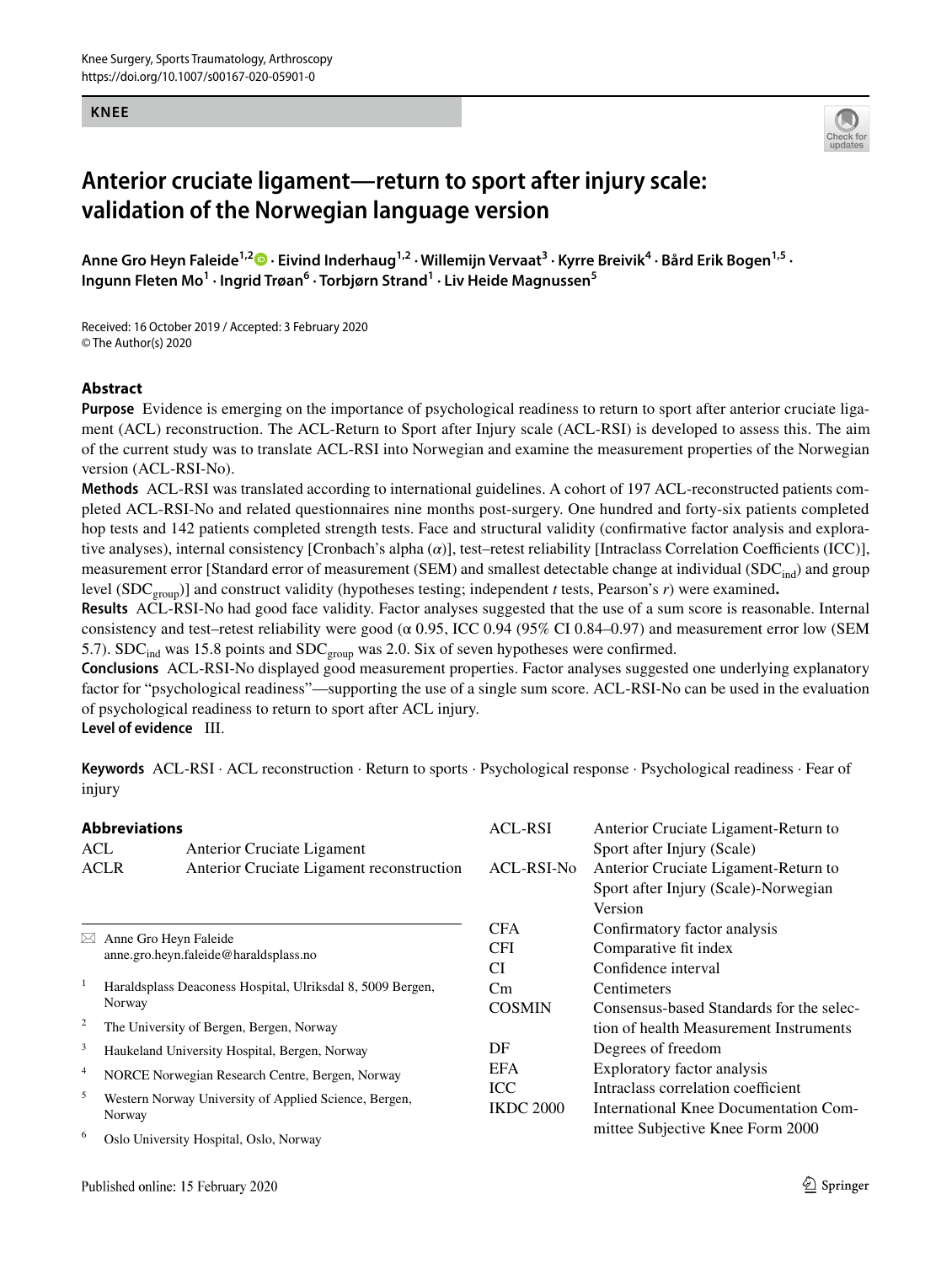| <b>KOOS</b>  | The Knee injury and Osteoarthritis Out-  |
|--------------|------------------------------------------|
|              | come Score                               |
| LoA          | Limits of Agreement                      |
| <b>LSI</b>   | Leg symmetry index                       |
| <b>MIC</b>   | Minimal important change                 |
| Nm           | Newton-meters                            |
| <b>NSD</b>   | Norwegian Centre for Research Data       |
| <b>PCA</b>   | Principle component analysis             |
| QoL          | Quality of life                          |
| r            | Pearson product moment correlation       |
|              | coefficient                              |
| <b>RMSEA</b> | Root mean square error of approximation  |
| <b>RTS</b>   | Return to sports                         |
| SD           | Standard deviation                       |
| <b>SDC</b>   | Smallest detectable change               |
| $SDC_{ind}$  | Smallest detectable change at individual |
|              | level                                    |
| Sec          | Seconds                                  |
| <b>SEM</b>   | Standard error of measurement            |
| <b>SRMR</b>  | Standardized root mean square residual   |
| TSK          | Tampa Scale of Kinesiophobia             |
| W            | Watt                                     |

## **Introduction**

A majority of patients with an anterior cruciate ligament (ACL) tear choose to undergo surgery since their aim is to return to pre-injury level of sports [\[1](#page-7-0), [2\]](#page-7-1). Recent research brings daunting news for these patients as up to 30% are reported to experience recurrent instability or a new ACL injury in the contralateral knee [[3,](#page-7-2) [4\]](#page-7-3). In spite of stabilizing surgery and extensive postoperative rehabilitation, up to 40% of patients fail to return to their pre-injury level of sports and less than half return to competitive sport  $[1, 5]$  $[1, 5]$  $[1, 5]$  $[1, 5]$ .

Rehabilitation after ACL reconstruction (ACLR) has been focused on identifying, measuring and treating physical factors like muscle strength and neuromuscular function [[6\]](#page-8-1). Over the past decade, several reports have displayed how fear of re-injury is a common reason for changing or ceasing sports participation—thereby increasing the focus on psychological responses [[1,](#page-7-0) [5](#page-8-0)]. The term "psychological readiness" is frequently used to describe mental factors infuencing return to sports (RTS) after ACL injury. These factors include realistic expectations, confdence in performance, high levels of self-efficacy and low levels of fear and anxiety [[6\]](#page-8-1).

Low fear of re-injury and high "psychological readiness" have been found to favor a return to pre-injury level of sport [[1,](#page-7-0) [5](#page-8-0), [7](#page-8-2)]. It is not necessarily desirable for the patients to remove fear completely, as some reservation may be protective in the gradual return to vigorous activity [[6](#page-8-1)]. Nevertheless, if patients make well-informed choices aiming to RTS, assessing psychological readiness can aid clinicians in identifying patients who are inhibited by inexpedient mental responses. Hopefully, early detection can lead to proper interventions in a joint effort towards reaching the athletes' goals.

The Anterior Cruciate Ligament-Return to Sport after Injury (ACL-RSI) scale was developed with the aim of identifying patients who may struggle with the resumption of sports [\[7](#page-8-2)]. The questionnaire covers key aspects of psychological readiness for RTS including emotions (e.g. fear and frustration), confdence in performance and risk appraisal [[7\]](#page-8-2). These aspects are hypothesized to be intimately related and evidence for one common construct, named "psychological readiness", exists. This means that one underlying construct account for most of the variance in scores on the ACL-RSI—therefore, the use of one single sum score on the scale can be justified  $[2, 7-10]$  $[2, 7-10]$  $[2, 7-10]$  $[2, 7-10]$ . The ACL-RSI has several translations all reported to have adequate to good measurement properties [[2](#page-7-1), [9](#page-8-4), [11–](#page-8-5)[14\]](#page-8-6). Currently, no Norwegian translation of the scale exist.

Previous evidence on structural validity of ACL-RSI has been based on principal component analysis (PCA) [[2](#page-7-1), [7,](#page-8-2) [9](#page-8-4), [10](#page-8-3)]. In the current study, a confrmative factor analysis (CFA) was planned as this has not been performed on the ACL-RSI previously. CFA is highly recommended when a predetermined hypothesis on the construct exist [\[15,](#page-8-7) p. 72]. The hypothesis was that a Norwegian version of ACL-RSI (ACL-RSI-No) would be valid and reliable—and that one common construct (psychological readiness) for all items of ACL-RSI could be confrmed (one-factor solution). The aim of the present study was to provide Norwegian clinicians with a tool to pinpoint patients who may struggle with RTS and, further expand knowledge on validity of the ACL-RSI by translating the scale from English to Norwegian and examine face and structural validity, internal consistency, test–retest reliability, measurement error and construct validity.

## **Materials and methods**

The study was approved by the NSD (Norwegian Centre for Research Data) Data Protection Official for Research, project number 44708 and the Regional Committee for Medical and Health Research Ethics West 2015/1159.

Patients who had undergone ACLR at three Norwegian Orthopedic Centers were recruited from 2015 to 2018. They were eligible for participation if  $\geq 16$  years at the time of follow-up, fuent in Norwegian and had engaged in physical activity or sports. Patients with concomitant posterior cruciate ligament injury were excluded. All patients were asked to give their written, informed consent.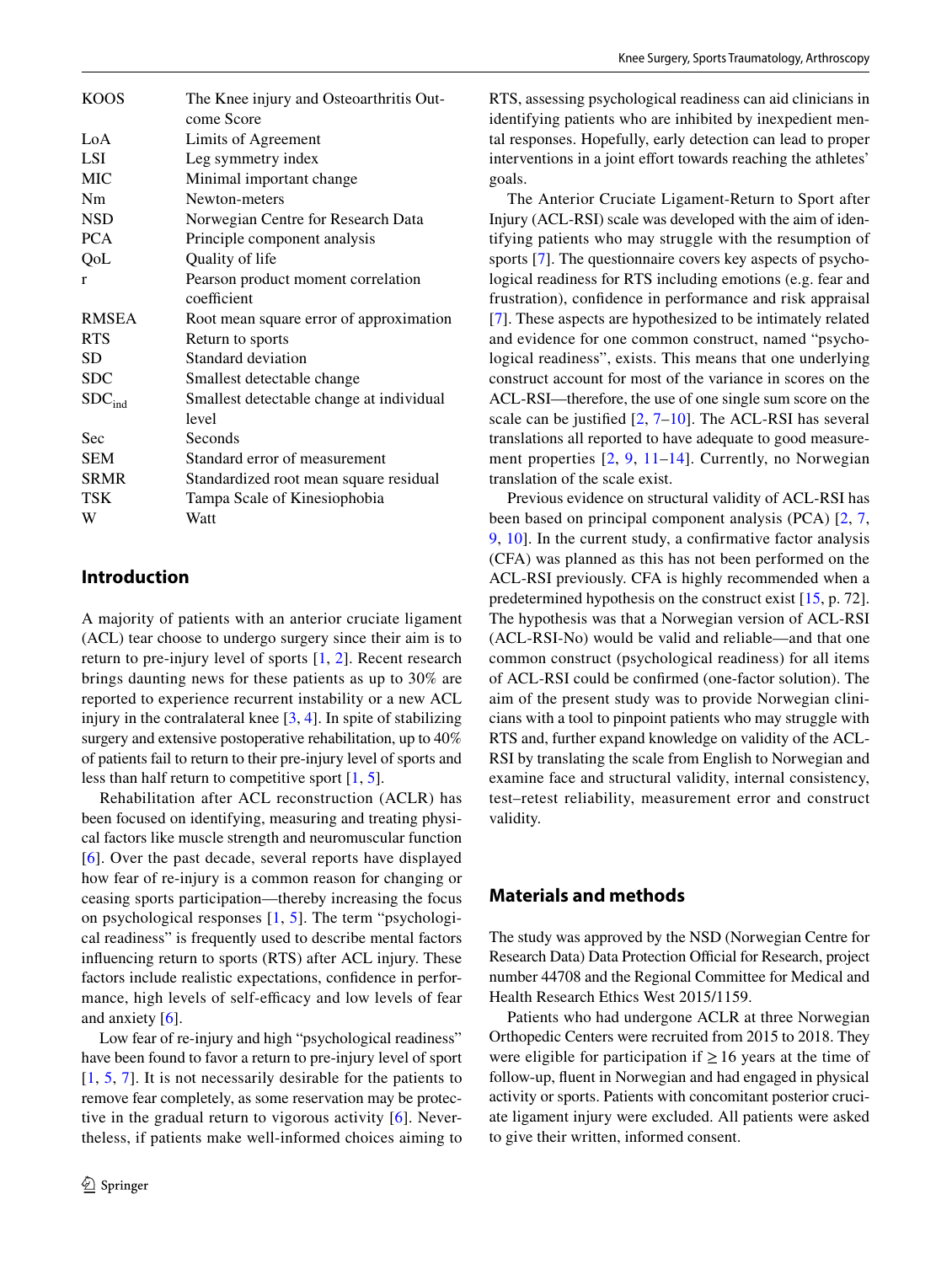Two hundred and twenty-nine patients met the inclusion criteria and all of these volunteered for the study (see Fig. [1](#page-2-0) for fowchart and Tables [1](#page-2-1) and [2](#page-3-0) for demographic data and descriptive statistics on the measurements).

#### **Translation and cross‑cultural adaptation**

ACL-RSI was translated and cross-culturally adapted into Norwegian applying the guidelines described by Beaton and colleagues involving the author of the original scale  $[16]$ . As part of this work, an expert committee consisting of two researchers experienced in questionnaire translation, six health professionals (three physiotherapists specializing in orthopedic physiotherapy, two orthopedic surgeons, one psychologist) and two language professionals were established. Five patients who had undergone ACLR completed the questionnaire and were interviewed about their interpretation of questions and potential ambiguities in wording. Face validity and cultural adaptation of the Norwegian version were assessed by both the expert committee and testers of the pre-fnal version.

## **Test procedure**

Participants completed a battery of questionnaires nine to twelve months after surgery—the point where many con-sider RTS [[1](#page-7-0)]. In one of the centers (recruiting the majority of patients), patients underwent functional testing (singleleg hop tests and isokinetic strength tests) for assessment of readiness to RTS after questionnaire completion. Patients

<span id="page-2-0"></span>**Fig. 1** Flowchart of patients'

<span id="page-2-1"></span>**Table 1** Baseline patient characteristics, including pre-injury activity/ sport level and main types of activity/sports performed (*N*=197)

| Characteristics                              |                     |
|----------------------------------------------|---------------------|
| Age, mean (SD), min-max                      | $29.5(9.7), 16-53$  |
| Gender, $N$ (%), men                         | 107(54)             |
| Months after ACLR, mean (SD), min-max        | $11(2.0), 7.8-20.6$ |
| Hamstrings tendon graft, $n$ (%)             | 64 (33)             |
| Patellar tendon graft, $n(\%)$               | 115 (59)            |
| Quadriceps tendon graft, $n$ (%)             | 6(3)                |
| Revisions, $n(\%)$                           | 12(6)               |
| Preinjury level of activity/sport            |                     |
| Elite, $n(\%)$                               | 13(7)               |
| Medium to high level of competition, $n$ (%) | 59 (30)             |
| Low level of competition, $n$ (%)            | 64 (32)             |
| Recreational level, $n(\%)$                  | 61 (31)             |
| Three main primary activities/sports         |                     |
| Soccer, $n(\%)$                              | 94 (48)             |
| Alpine skiing, $n$ $(\%)$                    | 21 (11)             |
| Handball, $n(\%)$                            | 19(10)              |

recruited from the two other centers received questionnaires by mail.

The *ACL-RSI* comprises 12 questions where patients grade their answers on a Likert scale ranging from zero to 100 with ten-point increments [\[7\]](#page-8-2). Higher scores indicate greater psychological readiness towards RTS [[10](#page-8-3)]. The *International Knee Documentation Committee Subjective Knee Form (IKDC) 2000* measures symptoms, function and sports activity in a variety of knee conditions (including

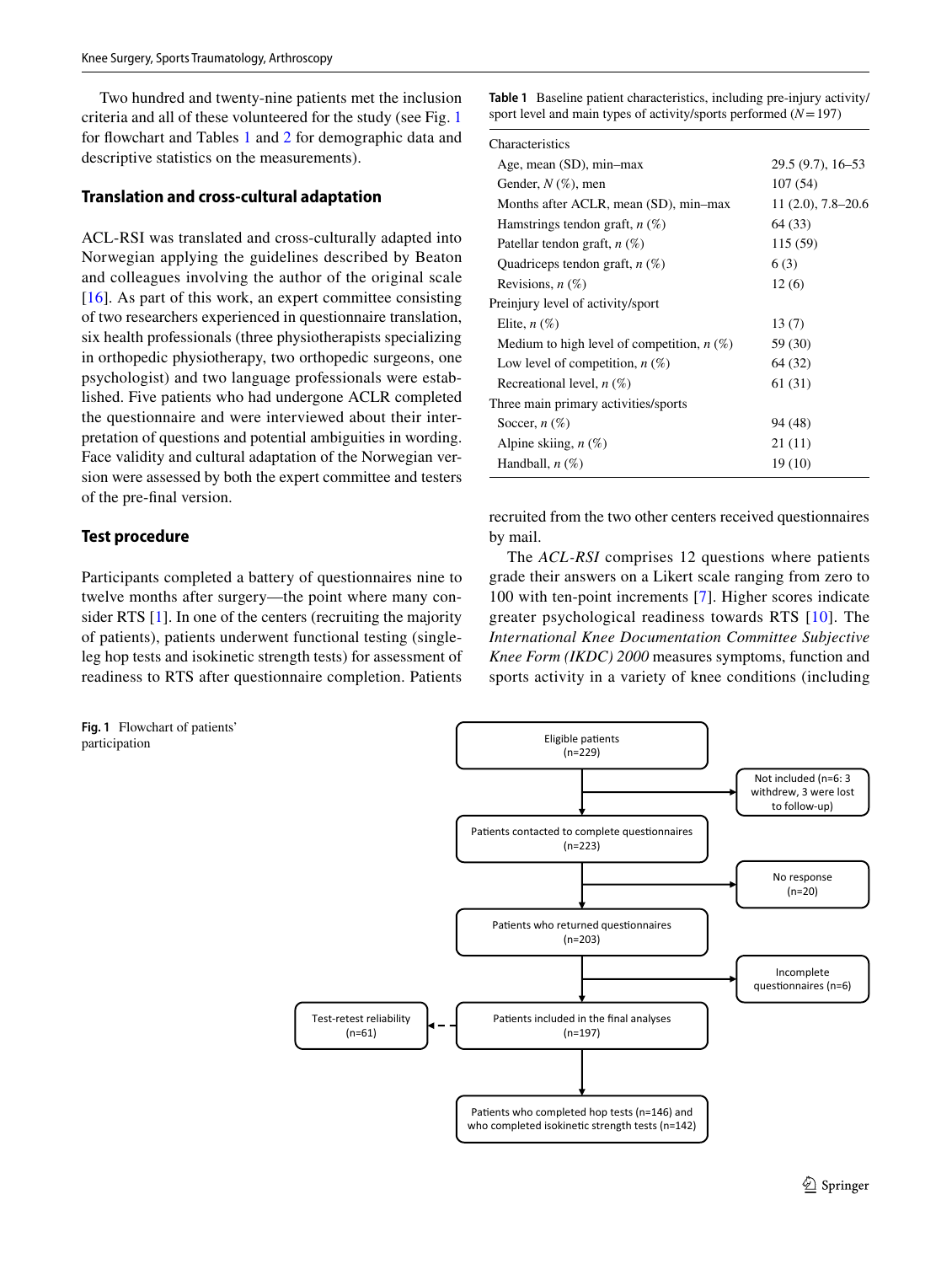<span id="page-3-0"></span>**Table 2** Descriptive statistics on measurements used in hypothesis testing (*N*=197)

| Measurements                                       | Mean (SD), min-max              | Pearson's $r$ | $p$ -value |
|----------------------------------------------------|---------------------------------|---------------|------------|
| ACL-RSI                                            | $55.7(23)$ , 0-100              |               |            |
| <b>IKDC 2000</b>                                   | 78.7 (13.2), 26.4–100           | 0.61          | < 0.01     |
| $T\text{SK}^{\text{a}}$                            | $24.3(6.1), 13-47$              | $-0.34$       | < 0.01     |
| KOOS pain                                          | 89.4 (9.9), 44-100              | 0.48          | < 0.01     |
| KOOS symptoms                                      | $83.4(12.5), 43-100$            | 0.37          | < 0.01     |
| KOOS function in daily living                      | $95.9(7.4), 54-100$             | 0.43          | < 0.01     |
| KOOS function in sport and recreation <sup>b</sup> | $73.7(19.6), 5-100$             | 0.49          | < 0.01     |
| KOOS knee-related Quality of Life                  | $64.7(18.1), 6-100$             | 0.66          | < 0.01     |
| Hop test, LSI $\%^c$                               | 95.5 (9.2), 44.8–112.4          | 0.28          | < 0.01     |
| PT extension 60 $\degree$ /s LSI $\%$ <sup>d</sup> | $-17.7(14.8)$ , $-60.2$ to 30.5 | 0.17          | 0.04       |
| PT flexion $60^{\circ}/s$ LSI $\%$                 | $-4.3$ (17.5), $-47.4$ to 49.5  | 0.14          | n.s        |
| TW extension 60 $\degree$ /s LSI $\%$              | $-11.6(15.6)$ , $-59.6$ to 42.5 | 0.13          | n.s        |
| TW flexion 60°/s LSI $\%$                          | $2.9(28.3)$ , $-56.7$ to 109.7  | 0.10          | n.s        |
|                                                    |                                 |               |            |

Includes correlations (Pearson's *r*) between nine-month follow-up scores on ACL-RSI-No, and measures of fear of movement and function

*ACL-RSI* Anterior Cruciate Ligament-Return to Sports after Injury Scale, *IKDC 2000* The International Knee Documentation Committee Subjective Knee Form 2000, *TSK* Tampa Scale of Kinesiophobia, *KOOS* The Knee injury and Osteoarthritis Outcome Score, *LSI* Leg Symmetry Index, *PT* peak torque, *TW* Total Work

<sup>a</sup>1 missing questionnaire in TSK

<sup>b</sup>2 missing questionnaires in KOOS subscales Sport and recreation and Quality of Life

<sup>c</sup>146 patients completed hop tests

<sup>d</sup>142 patients completed isokinetic strength tests, invalid results for flexion in three of these

ligament surgeries) with score range from zero (low function) to 100 (high function) [\[17](#page-8-9)]. The *Tampa Scale of Kinesiophobia (TSK)* measures fear of movement in patients with low back pain [[18\]](#page-8-10) but has also been used to examine fear of re-injury in patients with ACL injuries [\[19](#page-8-11)]. The *Knee injury and Osteoarthritis Outcome Score (KOOS)* was developed for patients with knee injuries and/or osteoarthritis and is frequently used in patients after ACLR. It comprises fve domains: pain, other symptoms, function in daily living, function in sports and recreational activities and quality of life (QoL) [[20\]](#page-8-12). Total score of each subscale ranges from zero to 100 where a higher score indicates good function [\[21](#page-8-13)]. A custom-made questionnaire included questions about the surgery, previous injuries/surgeries, type and level of activity/sport performed before injury and status on RTS after ACLR. Level of participation was categorized as elite level, medium/high level of competition, low level of competition and recreational level.

The single-leg hop tests comprise four tasks: a single hop for distance (centimeters (cm)), a triple hop for distance (cm), a six-meter timed hop (seconds (sec)) and a triple crossover hop for distance (cm). Results are presented as a percentage diference between the performance of the limbs (Leg Symmetry Index, LSI %) for each test individually and as a sum score where all four tests are combined. The hop tests are reliable and valid performance tests for patients undergoing rehabilitation after ACLR, with reported test-retest Intra-class Correlation Coefficient (ICC) of 0.93 and Standard error of measurement (SEM) 3.0 for the sum score of all four tests [[22](#page-8-14), [23](#page-8-15)].

Isokinetic strength testing of knee fexion and extension was performed at  $60^{\circ}/sec$  (five repetitions) angular velocity using a dynamometer system (Biodex system 3 dynamometer, Biodex Medical Systems Inc., Shirley, New York). Performance is reported as an LSI (%) in peak torque (Newtonmeters, Nm) and total work (Watt, W). Isokinetic strength testing is reliable (test–retest ICCs for peak torque and total  $work$   $> 0.90$ ) and considered to be the gold standard perfor-mance measure in ACL rehabilitation [[24,](#page-8-16) [25\]](#page-8-17).

#### **Examination of measurement properties**

The Consensus-based Standards for the selection of health Measurement Instruments (COSMIN) were applied [\[26,](#page-8-18) [27](#page-8-19)]. These guidelines provide defnitions and criteria for evaluation of the quality of a questionnaire's measurement properties.

For evaluation of *structural validity*, CFA was performed to examine whether the proposed one-factor solution (psychological readiness) had a good ft to the data. Descriptive goodness-of-ft indices were used: Chi square, standardized root mean square residual (SRMR), root mean square error of approximation (RMSEA) and comparative ft index (CFI) [[28,](#page-8-20) pp. 67–73]. The recommended criteria for good fit of a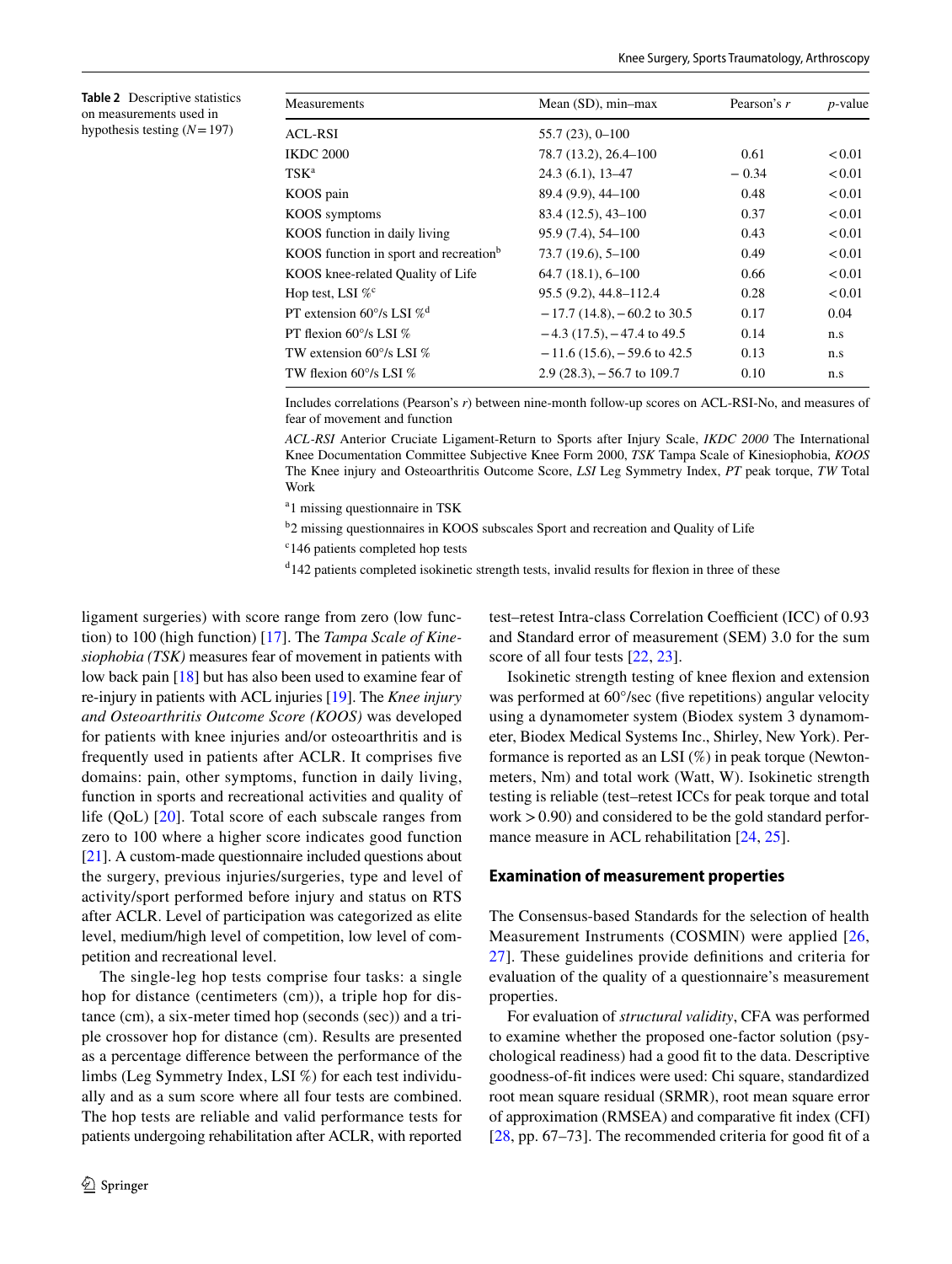model are CFI close to or higher than 0.95, SRMR close to or lower than 0.08 and RMSEA close to or lower than 0.06 [\[29\]](#page-8-21). If a poor fit was found, explorative analyses would be applied to determine whether the scale was unidimensional enough to be treated as such or if more factors were needed to model the item responses [\[30](#page-8-22)].

*Internal consistency* was assessed by Cronbach's alpha coefficient  $(\alpha)$ : 0.70 is acceptable, 0.80 is preferable and >0.95 might indicate item redundancy [[27\]](#page-8-19). *Test–retest reliability* was examined in a subgroup of 61 patients—1 week prior to and again at the start of the follow-up evaluation. Two-way random  $ICC_{2,1}$  for relative reliability was calculated [\[27\]](#page-8-19). The ICC should be at least 0.70 (0.70–0.89 indicate high correlation, 0.90–1.00 indicate very high correlation) [[15](#page-8-7), p. 120]. To establish absolute reliability, which is an expression of the *measurement error*, SEM was calculated from the mean of the variances between tests [\[27](#page-8-19)]. A 95% Confdence Interval (CI) of SEM was made to suggest the limits of measurement error (1.96\*SEM). Based on SEM, smallest detectable change at individual level  $(SDC_{ind})$ was calculated (1.96× $\sqrt{2}$ ×SEM), reflecting the smallest change score that with  $P < 0.05$  can be interpreted as real change, not measurement error. The SDC for a group of persons (SDC<sub>group</sub>) was calculated (SDC<sub>ind</sub>/ $\sqrt{n}$ ) [\[27](#page-8-19)]. Limits of Agreement (LoA) was evaluated using a Bland–Altman plot [[15,](#page-8-7) p. 113].

*Construct validity* with hypothesis testing is recommended when there is no gold standard to compare the scores on the measurement instrument to [\[15](#page-8-7), p. 169]. Predefned hypotheses were formed based on validation studies of ACL-RSI, studies on RTS after ACLR, fndings from previous translations and clinical experience (for hypotheses, see Table [5](#page-6-0)). A disparity between performance on functional tests and RTS has been highlighted as a reason for focusing on psychological responses in ACL rehabilitation [[1](#page-7-0)]. We, therefore, included hypotheses on associations between functional tests and ACL-RSI. Correlations were investigated using Pearson's *r*; 0.10–0.29 were considered small, 0.30–0.49 medium and 0.50–1.0 large [[31](#page-8-23), pp. 79–81]. For discriminative ability, independent *t* tests were used.

The ACL-RSI-No as a whole and each individual item was examined for *foor and ceiling efects*. If more than 15% of the patients achieve the lowest or highest score possible on the scale, this suggests that foor or ceiling efects are present [[32](#page-8-24)].

## **Statistical analysis**

IBM SPSS Statistics Version 24.0 software was used for descriptive statistics, testing of normality, the examination of internal consistency, test–retest reliability, Bland–Altman plot, hypothesis testing (significance level  $P < 0.05$  for *t* tests) and foor and ceiling efects. For continuous variables, means and standard deviations (SD) are presented and for categorical variables absolute and relative frequencies are presented. CFA, scree plot and parallel analysis were performed using JASP (Version 0.9). Measurement error was calculated in Microsoft Excel 2010.

## **Results**

The expert committee and the fve testers agreed that the ACL-RSI-No had good *face validity* with relevant content for the patient group at the time of administration. The questions were easy to understand and contained aspects of importance for RTS that were not covered in the other questionnaires. No special cultural adaptation was recommended.

Results from the *CFA* displayed that a one-factor solution had a poor ft to the data (Chi Square 274.80 (degrees of freedom (df) 54, *P*<0.01), SRMR 0.05, RMSEA 0.14 (95% CI 0.13–0.16, *P*<0.01) and CFI 0.90). Correlations between 15 pairs of residuals were needed to achieve a satisfactory ft by conventional standards and COSMIN criteria (*χ*<sup>2</sup> 64.30 (df=39, *P*<0.01), SRMR 0.03, RMSEA 0.06 (95% CI 0.03–0.08, n.s. and CFI 0.99). Further explorative analyses were, therefore, conducted. These suggest that treating the scale as unidimensional is justifed: The reliability of the one-factor solution (when the correlated error terms were accounted for) was high (0.93), which means that 93% of the variance of the scale is explained by true variance (the common factor). The size of the factor loadings in the one-factor CFA solution remained robust (none of the factor loadings changed more than 3%) regardless of whether the correlated error terms were included in the model or not. Inspection of scree plot and parallel analysis strongly indicate a one-factor solution (Fig. [2](#page-4-0)). The ratio



<span id="page-4-0"></span>**Fig. 2** Scree plot and parallel analysis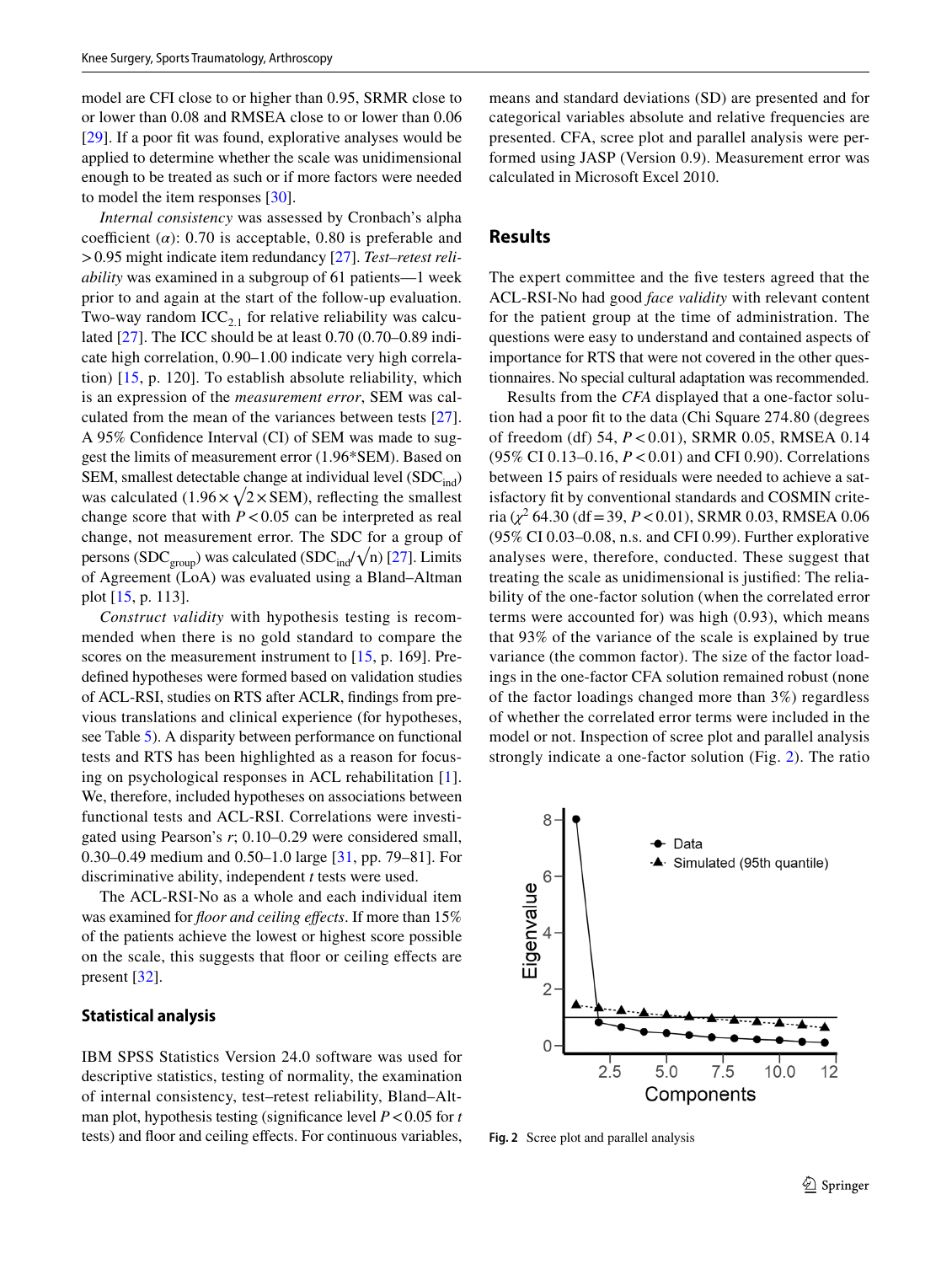<span id="page-5-0"></span>**Table 3** ACL-RSI-No scores in returners and non-returners to pre-injury activity/sport and pre-injury level of activity/sport (*N*=197)

|                         | Yes<br>Mean $(SD)$ | No<br>Mean $(SD)$     | Mean difference | 95% CI of difference | <i>p</i> -value |
|-------------------------|--------------------|-----------------------|-----------------|----------------------|-----------------|
| Return to same activity | 68.0 (19.5) $n=95$ | 44.2 (19.9) $n = 102$ | 23.9            | $18.3 - 29.4$        | < 0.01          |
| Return to same level    | 70.6 (18.6) $n=48$ | 50.8 (22.3) $n = 149$ | 19.8            | $12.8 - 26.8$        | < 0.01          |

*ACL-RSI* Anterior Cruciate Ligament-Return to Sports after Injury Scale

<span id="page-5-2"></span>**Table 4** Test re-test reliability of the ACL-RSI-No  $(N=61)$ 

| ACL-RSI-No 1. administration, mean (SD) | 49.6(22.0)          |
|-----------------------------------------|---------------------|
| ACL-RSI-No 2. administration, mean (SD) | 53.8 (24.2)         |
| Mean difference                         | 4.2                 |
| ICC 2.1. $(95\% \text{ CI})$            | $0.94(0.84 - 0.97)$ |
| <b>SEM</b>                              | 5.7                 |
| $1.96*SEM$                              | 11.2                |
| SDC individual                          | 15.8                |
| SDC group                               | 2.0                 |
|                                         |                     |

*ACL-RSI* Anterior Cruciate Ligament-Return to Sports after Injury Scale, *ICC* Intra-class Correlation Coefficient, *SEM* Standard Error of Measurement, *SDC* Smallest Detectable Change

between the two frst eigenvalues was eight. A two-factor explorative factor analysis (EFA) was performed and correlation between the extracted factors was very high (0.85). This suggests lack of discriminative validity and further support the fact that item responses are determined by one dominant factor.

*Internal consistency* ( $\alpha$ ) was 0.95 which is close to the model-based alpha derived from the CFA (0.93). *Test–retest reliability* was very high (Table [3\)](#page-5-0). Measurement error (SEM) was 5.7 implicating that change in score for one individual needs to exceed 15.8 points and on group level 2.0 to be interpreted as true change (exceeding measurement error). For LoA, see Bland Altman Plot in (Fig. [3\)](#page-5-1).

Six of seven pre-formulated hypotheses were confrmed indicating good *construct validity* (Tables [2](#page-3-0), [4](#page-5-2) and [5\)](#page-6-0). The hypothesis on a small correlation between ACL-RSI-No and isokinetic strength tests was not supported. A small, but statistically significant  $(P=0.04)$  correlation was found between ACL-RSI-No and performance on extension peak torque LSI at 60°/s, but for the rest of the isokinetic strength tests no signifcant association was found.

No *foor or ceiling efects* were found for the overall score (0.5% of the patients had the lowest possible score (zero) and 0.5% had the highest score (100)). 3% of patients had a sum score of 10 or less and 5% had a score of 90 or more. For each question, the percentage of patients who had the lowest possible score ranged from 2 to 17%. The percentage of patients who had the highest score on each item ranged from 3 to 20%. Mean score on the individual items varied between 41.2 (SD 31.3) and 64.3 (SD 27.6).



<span id="page-5-1"></span>**Fig. 3** Bland Altman Plot displaying Limits of Agreement

#### **Discussion**

The most important fnding of the present study was support for good validity and high reliability of the ACL-RSI-No. Six of seven hypotheses were confrmed providing evidence for good construct validity. In the factor analyses, support for a one-factor structure (psychological readiness) was found—justifying the current use of a single sum score (from 0 to 100) for the scale.

Support for an one-factor solution (psychological readiness to return to sport) has been found in previous studies using PCA, except for the Spanish version were two dimensions (confdence in performance and fear/insecurity) were found  $[2, 7, 9, 10, 33]$  $[2, 7, 9, 10, 33]$  $[2, 7, 9, 10, 33]$  $[2, 7, 9, 10, 33]$  $[2, 7, 9, 10, 33]$  $[2, 7, 9, 10, 33]$  $[2, 7, 9, 10, 33]$  $[2, 7, 9, 10, 33]$  $[2, 7, 9, 10, 33]$  $[2, 7, 9, 10, 33]$ . PCA is widely used but has limitations as it is a data reduction method computed without regard for latent variables [[34](#page-8-26)]. In accordance with COSMIN recommendations, the current study, therefore, started with CFA to evaluate whether the items fit a one-factor solution  $[15, p. 169]$  $[15, p. 169]$ . As the analysis indicated an inadequate ft, explorative analyses were applied to determine whether the scale is unidimensional enough to be treated as such [\[30\]](#page-8-22). Findings from these analyses suggest that it is probably most parsimonious to treat the scale as essentially unidimensional: The scree plot and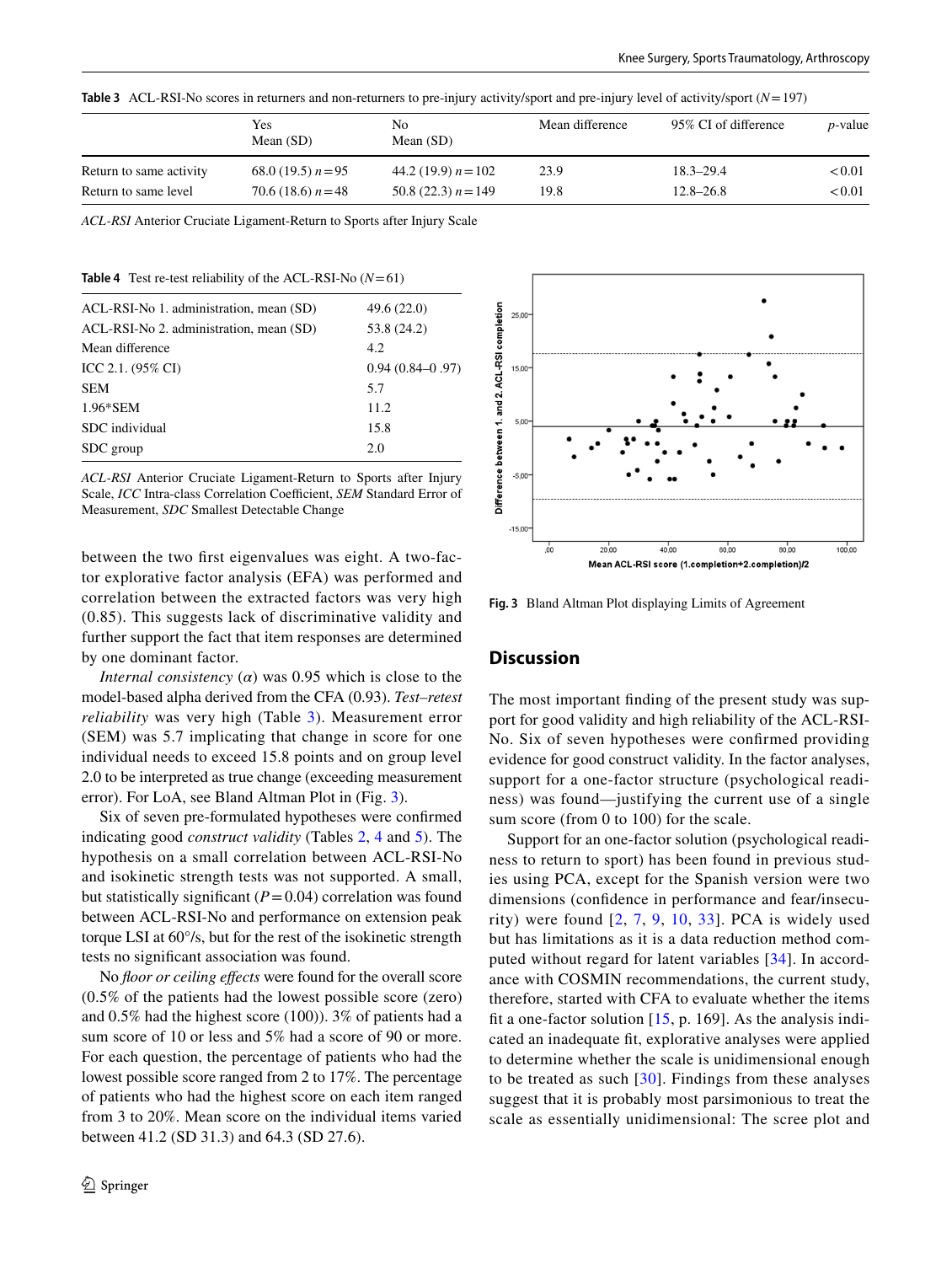<span id="page-6-0"></span>**Table 5** Pre-defned hypotheses, including the result of hypothesis testing:+hypothesis confrmed,−hypothesis not confrmed

- 1 Patients who have returned to *pre-injury activity or sport* (at any level) have a signifcantly higher score on the ACL-RSI-No than those who have not returned + 2 Patients who have returned to *pre-injury level* have a signifcantly higher score on the ACL-RSI-No than those who have not returned +
- 3 There is a medium to large correlation (0.30<*r*<0.60) between IKDC 2000 and ACL-RSI-No +
- 4 There is a medium to large negative correlation (−0.30<*r*<−1.0) between TSK and ACL-RSI-No +
- 5 There is a medium correlation (0.30<*r*<0.49) between KOOS and ACL-RSI-No and a large correlation (0.50<*r*<1.0) between KOOS QoL and ACL-RSI-No +
- 6 There is a small to medium correlation (0.10<*r*<0.49) between the hop test (LSI % averaged sum score of all four tests) and ACL-RSI-No +
- 7 There is a small correlation (0.10<*r*<0.29) between the isokinetic strength tests and ACL-RSI-No −

parallel analysis displayed that the ratio between the two frst eigenvalues was well above the recommended rule of thumb (which is three) for regarding a scale as essentially unidimensional [\[30\]](#page-8-22). In line with this fnding, the single factor in the CFA explained as much as 93% of the variance in ACL-RSI-No scores. The two-factor solution (EFA) had poor discriminative ability and is not recommended [\[28,](#page-8-20) p. 146]. Item response data is seldom strictly unidimensional and it is well known that it can be determined by a strong common factor even when the ft of a one-factor solution does not meet the recommended criteria of good ft [[35](#page-8-27)]. To our knowledge, the current study is the frst to apply CFA in the investigation of ACL-RSI factor structure. More studies applying such methodology should, therefore, follow the current work.

The fnding of high test–retest reliability is in line with previous results [\[2,](#page-7-1) [9](#page-8-4), [11](#page-8-5), [13,](#page-8-28) [14\]](#page-8-6). For this study, a week between completions was chosen to ensure that the questionnaire was not fresh in memory at second administration which is recommended by Terwee et al. [[27\]](#page-8-19). The phenomenon of psychological readiness to RTS was expected to be relatively stable in this period.

In the current study, SDC was calculated, providing information on how much scores must change to be interpreted as change exceeding measurement error [[27\]](#page-8-19). The SDC should be smaller than the amount of change that is considered *clinically meaningful* (Minimal Important Change, MIC) [[21\]](#page-8-13). To allow for the evaluation of treatment or monitor changes in health status (longitudinal validity), the questionnaire should be able to detect changes over time [[15,](#page-8-7) pp. 202–203]. In this study, MIC and longitudinal validity were not assessed. For the Dutch version of ACL-RSI, responsiveness has been found to be sufficient on group level but limited for individuals [[36\]](#page-8-29).

Support for good construct validity was found as six of seven pre-defned hypotheses were confrmed. Patients who returned to pre-injury activity scored signifcantly higher on ACL-RSI-No than patients who had not returned – indicating good discriminant validity of the scale. This fnding is in line with previous studies  $[2, 7, 13]$  $[2, 7, 13]$  $[2, 7, 13]$  $[2, 7, 13]$  $[2, 7, 13]$  $[2, 7, 13]$  $[2, 7, 13]$ . The finding of medium to large associations between the ACL-RSI-No and the IKDC 2000 and KOOS also corresponds to results from other studies [\[2](#page-7-1), [9,](#page-8-4) [11,](#page-8-5) [13](#page-8-28), [14](#page-8-6)]. IKDC 2000 and KOOS assess constructs of symptoms, pain and function [[17](#page-8-9), [20](#page-8-12)]. We, therefore, hypothesized some association between low levels of symptoms/pain and higher levels of functioning and psychological readiness to RTS. Since fear of re-injury, confdence and emotions are not directly assessed in IKDC 2000 and KOOS, we did not expect large associations. For the current young and active population, it is reasonable to infer that the ability to return to an active lifestyle is intimately related to high QoL. This may explain the fnding of a high correlation between ACL-RSI-No and KOOS QoL. A higher score on the TSK has been associated with not returning to sport and inferior self-reported function [\[37\]](#page-8-30). The TSK displayed a medium negative correlation with ACL-RSI-No. This is slightly diferent from others reporting medium to large negative correlations and may possibly be explained by the use of the 13-item version (the only Norwegian translation available) in the current study compared to the 17-item version the other studies [\[2](#page-7-1), [9](#page-8-4), [11](#page-8-5), [13](#page-8-28), [14](#page-8-6), [38](#page-8-31)].

Psychological and physical readiness to RTS does not necessarily coincide [[1\]](#page-7-0). Physical function and psychological aspects are quite diferent constructs. Still, if a patient experiences a stable and well-functioning knee this will probably afect the psychological responses. Others have found a weak correlation with isokinetic strength tests and hop tests [[39](#page-8-32)]. Therefore, a small significant correlation between performance on functional tests and ACL-RSI-No score was expected. This was confrmed for hop tests, but not for strength tests (except for a small, signifcant association for extension peak torque) in the current study. These results support the clinical observation that patients may score poorly on the ACL-RSI while performing well on physical tests and vice versa. This is a critical fnding since the use of physical tests—such as dynamometer testing or hop-testing—is at current a dominant approach in RTS assessment [[6](#page-8-1), [40\]](#page-9-0). Studies aiming to evaluate psychological responses as part of the RTS testing are, therefore, warranted.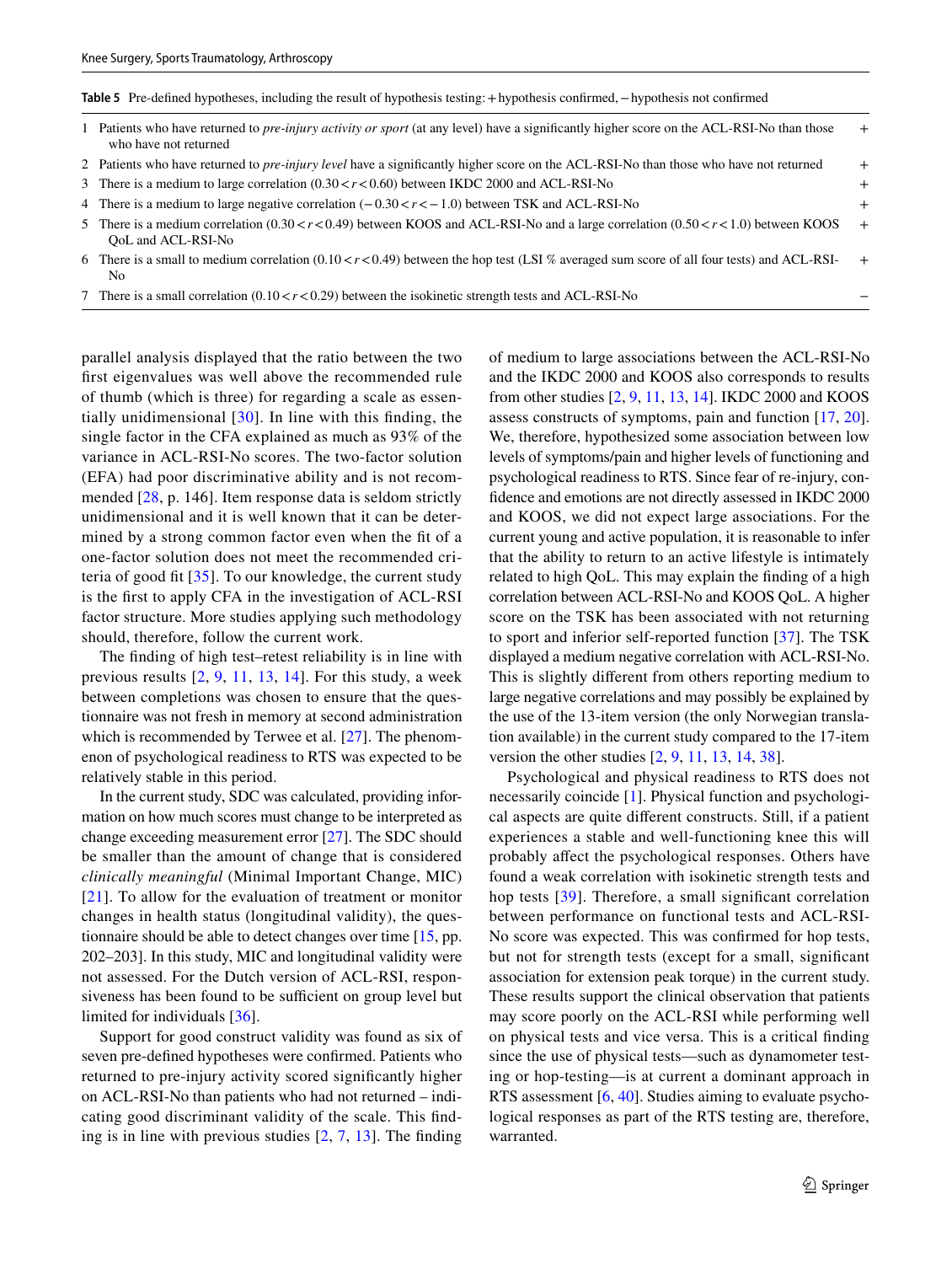The current population is comparable to the populations described in studies of the original version of ACL-RSI and other language translations. Most studies include both elite athletes and patients involved in recreational activities, but different methods for describing type and level of sport makes comparing activity level across the studies difficult  $[2, 7, 9, 9]$  $[2, 7, 9, 9]$  $[2, 7, 9, 9]$  $[2, 7, 9, 9]$  $[2, 7, 9, 9]$  $[2, 7, 9, 9]$ [11–](#page-8-5)[14](#page-8-6)]. A diference between studies in the postoperative time for assessment (from six to 24 months) should be taken into consideration as it might afect comparability.

The prospective design and large number of participants included in analyses represent strengths of the current work. A thorough factor analysis, including exploration of associations between physical tests and psychological responses, adds new knowledge to this research feld. Our motivation for validation of a Norwegian version the ACL-RSI was to nuance the assessment of readiness to RTS after ACLR. This assessment is commonly performed approximately nine months after surgery [\[41](#page-9-1)], therefore—validation of the questionnaire in the timeframe it is intended used, pose a further strength of the study.

In the examination of construct validity, the measurement properties of the related questionnaires are important [[15,](#page-8-7) p. 174]. The IKDC is reported to be valid in patients with mixed knee pathologies and injuries, but evidence on validity in ACL injured patients is limited with reports of problems with structural validity and in distinguishing clinically relevant changes from measurement error [\[42](#page-9-2)[–44\]](#page-9-3). KOOS has been criticised for not having adequate measurement properties for use in patients after ACLR [[21,](#page-8-13) [45](#page-9-4)]. Limited information is available about the Norwegian versions of IKDC 2000, TSK and KOOS. A proper assessment of measurement properties of the Norwegian IKDC 2000 has not been performed, procedures for translating KOOS are not published and TSK was validated for patients with sciatica [[38](#page-8-31), [46\]](#page-9-5). Although the Norwegian versions of IKDC 2000, KOOS and TSK are in widespread use and are well accepted in clinical and research communities—limitations in the comparative use of these questionnaires should be acknowledged.

The current study adds to the growing evidence on the validity of the ACL-RSI and implies that clinicians need to use more than physical tests in their evaluation of readiness to RTS after ACLR. Norwegian clinicians are provided with a tool to evaluate psychological readiness during rehabilitation and in RTS assessment to complement the physical tests.

# **Conclusions**

The Norwegian version of ACL-RSI has adequate to good measurement properties and can, therefore, be applied for use in the evaluation of psychological readiness to return to sport after ACL injury.

**Acknowledgements** Open Access funding provided by University of Bergen.

**Author contributions** AF: Conception and design of study, acquisition of data, analysis and interpretation of data and drafting of manuscript. EI: Conception of study, acquisition, analysis and interpretation of data and critically revising manuscript. WV: Conception and design of study, acquisition of data and critically revising manuscript. KB: Acquisition, analysis and interpretation of data and critically revising manuscript. BB: Conception and design of study, acquisition of data, analysis and interpretation of data and critically revising manuscript. IM: Acquisition of data and critically revising manuscript. IT: Acquisition of data and critically revising manuscript. TS: Acquisition of data and critically revising manuscript. LM: Conception and design of study, acquisition of data, analysis and interpretation of data and critically revising manuscript.

**Funding** This study was funded by Helse Vest Regionalt Helseføretak (Grant No. 2015/1159) and The Norwegian Fund for Post-Graduate Training in Physiotherapy (Grant No. 44708).

#### **Compliance with ethical standards**

**Conflict of interest** The authors have no conficts of interest to declare.

**Ethical approval** The study was approved by the NSD (Norwegian Centre for Research Data) Data Protection Official for Research, project number 44708 and the Regional Committee for Medical and Health Research Ethics West 2015/1159.

**Open Access** This article is licensed under a Creative Commons Attribution 4.0 International License, which permits use, sharing, adaptation, distribution and reproduction in any medium or format, as long as you give appropriate credit to the original author(s) and the source, provide a link to the Creative Commons licence, and indicate if changes were made. The images or other third party material in this article are included in the article's Creative Commons licence, unless indicated otherwise in a credit line to the material. If material is not included in the article's Creative Commons licence and your intended use is not permitted by statutory regulation or exceeds the permitted use, you will need to obtain permission directly from the copyright holder. To view a copy of this licence, visit<http://creativecommons.org/licenses/by/4.0/>.

# **References**

- <span id="page-7-0"></span>1. Ardern CL, Webster KE, Taylor NF, Feller JA (2011) Return to sport following anterior cruciate ligament reconstruction surgery: a systematic review and meta-anaysis of the state of play. Br J Sports Med 45:596–606
- <span id="page-7-1"></span>2. Kvist J, Österberg A, Gaufn H, Tagesson S, Webster KE, Ardern CL (2012) Translation and measurement properties of the Swedish version of ACL-Return to Sports after Injury questionnaire. Scand J Med Sci Sports 23:568–575
- <span id="page-7-2"></span>3. Crawford SN, Waterman BR, Lubowitz JH (2014) Long-term failure of anterior cruciate ligament reconstruction. Arthroscopy 30:1385–1388
- <span id="page-7-3"></span>4. Morgan MD, Salmon LJ, Waller A, Roe JP, Pinczewski LA (2016) Fifteen-Year Survival of Endoscopic Anterior Cruciate Ligament Reconstruction in Patients Aged 18 Years and Younger. Am J Sports Med 44:384–392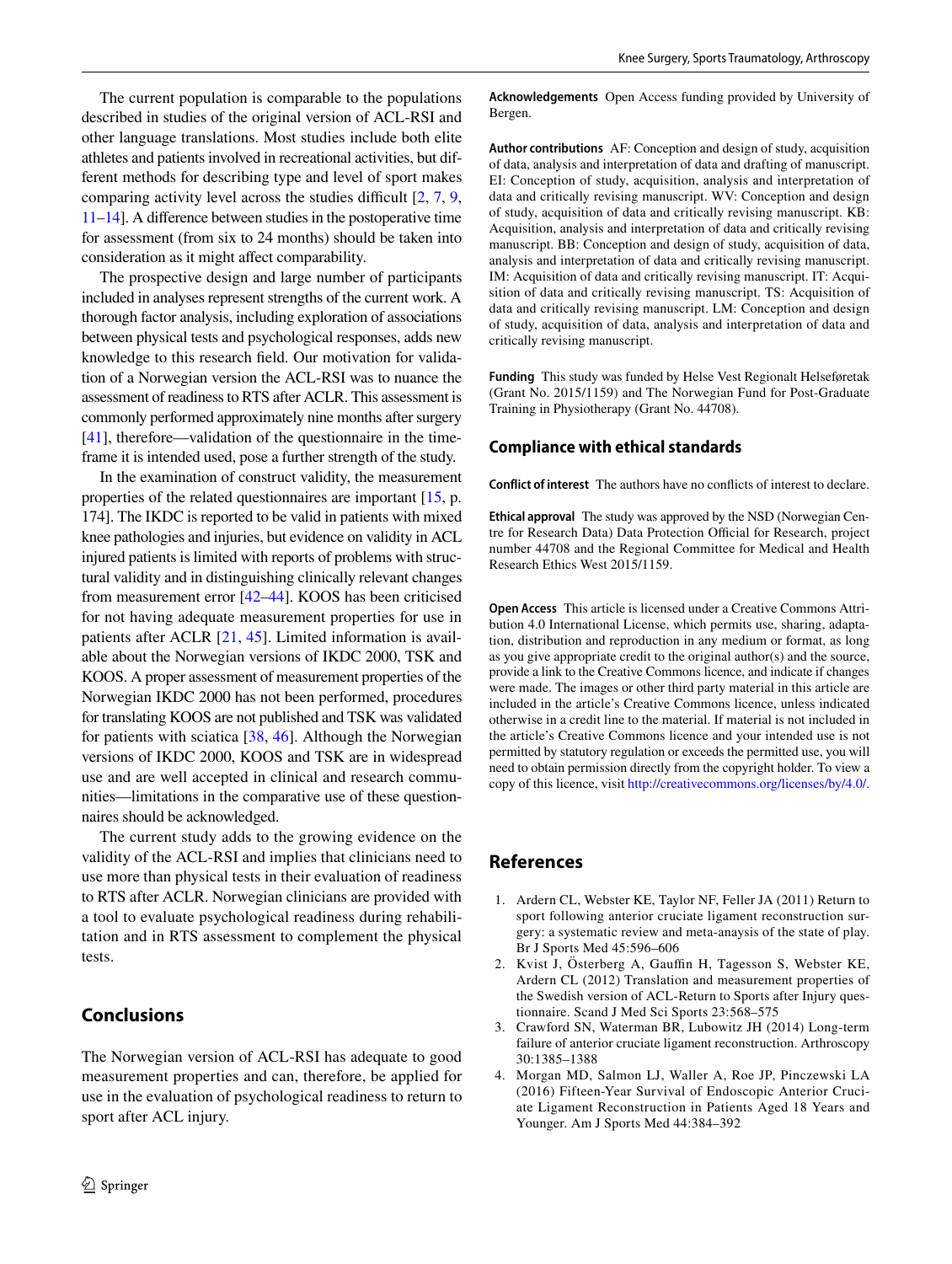- <span id="page-8-0"></span>5. Ardern CL, Taylor NF, Feller JA, Webster KE (2014) Fifty-fve per cent return to competitive sport following anterior cruciate ligament reconstruction surgery: an updated systematic review and metaanalysis including aspects of physical functioning and contextual factors. Br J Sports Med 48:1543–1552
- <span id="page-8-1"></span>6. Ardern CL, Kvist J, Webster KE (2016) Psychological aspects of anterior cruciate ligament injuries. Oper Tech Sport Med 24:77–83
- <span id="page-8-2"></span>7. Webster KE, Feller JA, Lambros C (2008) Development and preliminary validation of a scale to measure the psychological impact of returning to sport following anterior cruciate ligament reconstruction surgery. Phys Ther Sport 9:9–15
- 8. Forsdyke D, Smith A, Jones M, Gledhill A (2016) Psychosocial factors associated with outcomes of sports injury rehabilitation in competitive athletes: a mixed studies systematic review. Br J Sports Med 50:537–544
- <span id="page-8-4"></span>9. Slagers AJ, Reininga I, van den Akker-Scheek I (2017) The Dutch language anterior cruciate ligament return to sport after injury scale (ACL-RSI) - validity and reliability. J Sports Sci 35:393–401
- <span id="page-8-3"></span>10. Webster KE, Feller JA (2018) Development and Validation of a Short Version of the Anterior Cruciate Ligament Return to Sport After Injury (ACL-RSI) Scale. Orthop J Sports Med 6:1–7
- <span id="page-8-5"></span>11. Bohu Y, Klouche S, Lefevre N, Webster KE, Herman S (2015) Translation, cross-cultural adaptation and validation of the French version of the Anterior Cruciate Ligament-Return to Sport after Injury (ACL-RSI) scale. Knee Surg Sports Traumatol Arthrosc 23:1192–1196
- 12. Harput G, Tok D, Ulusoy B, Eraslan L, Yildiz TI, Turgut E et al (2017) Translation and cross-cultural adaptation of the anterior cruciate ligament-return to sport after injury (ACL-RSI) scale into Turkish. Knee Surg Sports Traumatol Arthrosc 25:159–164
- <span id="page-8-28"></span>13. Jia ZY, Cui J, Wang W, Xue CC, Liu TZ, Huang X et al (2018) Translation and validation of the simplifed Chinese version of the anterior cruciate ligament-return to sport after injury (ACL-RSI). Knee Surg Sports Traumatol Arthrosc 26:2997–3003
- <span id="page-8-6"></span>14. Silva LO, Mendes LMR, Lima POP, Almeida GPL (2018) Translation, cross-adaptation and measurement properties of the Brazilian version of the ACL-RSI Scale and ACL-QoL Questionnaire in patients with anterior cruciate ligament reconstruction. Braz J Phys Ther 22:127–134
- <span id="page-8-7"></span>15. De Vet HC, Terwee CB, Mokkink LB, Knol DL (2011) Measurement in medicine: a practical guide. Cambridge University Press, New York
- <span id="page-8-8"></span>16. Beaton DE, Bombardier C, Guillemin F, Ferraz MB (2000) Guidelines for the process of cross-cultural adaptation of self-report measures. SPINE 25:3186–3191
- <span id="page-8-9"></span>17. Irrgang JJ, Anderson AF, Boland AL, Harner CD, Kurosaka M, Neyret P et al (2001) Development and validation of the international knee documentation committee subjective knee form. Am J Sports Med 29:600–613
- <span id="page-8-10"></span>18. Miller R, Kori S, Todd D (1991) The Tampa Scale: a measure of kinesiophobia. Clin J Pain 7:51–51
- <span id="page-8-11"></span>19. Kvist J, Ek A, Sporrstedt K, Good L (2005) Fear of re-injury: a hindrance for returning to sports after anterior cruciate ligament reconstruction. Knee Surg Sports Traumatol Arthrosc 13:393–397
- <span id="page-8-12"></span>20. Roos EM, Roos HP, Lohmander LS, Ekdahl C, Beynnon BD (1998) Knee Injury and Osteoarthritis Outcome Score (KOOS)– development of a self-administered outcome measure. J Orthop Sports Phys Ther 28:88–96
- <span id="page-8-13"></span>21. Collins NJ, Prinsen CA, Christensen R, Bartels EM, Terwee CB, Roos EM (2016) Knee Injury and Osteoarthritis Outcome Score (KOOS): systematic review and meta-analysis of measurement properties. Osteoarthr Cartil 24:1317–1329
- <span id="page-8-14"></span>22. Logerstedt D, Grindem H, Lynch A, Eitzen I, Engebretsen L, Risberg MA et al (2012) Single-legged hop tests as predictors of self-reported knee function after anterior cruciate ligament reconstruction: the Delaware-Oslo ACL cohort study. Am J Sports Med 40:2348–2356
- <span id="page-8-15"></span>23. Reid A, Birmingham TB, Stratford PW, Alcock GK, Gifn JR (2007) Hop testing provides a reliable and valid outcome measure during rehabilitation after anterior cruciate ligament reconstruction. Phys Ther 87:337–349
- <span id="page-8-16"></span>24. Sole G, Hamren J, Milosavljevic S, Nicholson H, Sullivan SJ (2007) Test-retest reliability of isokinetic knee extension and fexion. Arch Phys Med Rehabil 88:626–631
- <span id="page-8-17"></span>25. Undheim MB, Cosgrave C, King E, Strike S, Marshall B, Falvey E et al (2015) Isokinetic muscle strength and readiness to return to sport following anterior cruciate ligament reconstruction: is there an association? A systematic review and a protocol recommendation. Br J Sports Med 49:1305–1310
- <span id="page-8-18"></span>26. Prinsen CAC, Mokkink LB, Bouter LM, Alonso J, Patrick DL, de Vet HCW et al (2018) COSMIN guideline for systematic reviews of patient-reported outcome measures. Qual Life Res 27:1147–1157
- <span id="page-8-19"></span>27. Terwee CB, Bot SD, de Boer MR, van der Windt DA, Knol DL, Dekker J et al (2007) Quality criteria were proposed for measurement properties of health status questionnaires. J Clin Epidemiol 60:34–42
- <span id="page-8-20"></span>28. Brown T (2015) Confrmatory factor analysis for applied research, 2nd edn. The Guildford Press, New York
- <span id="page-8-21"></span>29. Lt Hu, Bentler PM (1999) Cutoff criteria for fit indexes in covariance structure analysis: conventional criteria versus new alternatives. Struct Equ Model 6:1–55
- <span id="page-8-22"></span>30. Morizot J, Ainsworth A, Reise S (2007) Toward modern psychometrics: Application of item response theory models in personality research. In: Robins R, Fraley R, Krueger R (eds) Handbook of research methods in personality psychology. Guildford, New York, pp 407–423
- <span id="page-8-23"></span>31. Cohen JW (1988) Statistical power analysis for the behavioural sciences, 2nd edn. Lawrence Erlbaum Associates, Hillsdale
- <span id="page-8-24"></span>32. McHorney CA, Tarlov AR (1995) Individual-patient monitoring in clinical practice: are available health status surveys adequate? Qual Life Res 4:293–307
- <span id="page-8-25"></span>33. Sala-Barat E, Alvarez-Diaz P, Alentorn-Geli E, Webster KE, Cugat R, Tomas-Sabado J (2019) Translation, cross-cultural adaptation, validation, and measurement properties of the Spanish version of the anterior cruciate ligament-return to sport after injury (ACL-RSI-Sp) scale. Knee Surg Sports Traumatol Arthrosc. [https](https://doi.org/10.1007/s00167-019-05517-z) [://doi.org/10.1007/s00167-019-05517-z](https://doi.org/10.1007/s00167-019-05517-z)
- <span id="page-8-26"></span>34. Costello A, Osborne J (2005) Best practices in exploratory factor analysis: four recommendations for getting the most from your analysis. Pract Assess Res Eval 10:1–9
- <span id="page-8-27"></span>35. Reise SP, Bonifay WE, Haviland MG (2013) Scoring and modeling psychological measures in the presence of multidimensionality. J Pers Assess 95:129–140
- <span id="page-8-29"></span>36. Slagers AJ, van den Akker-Scheek I, Geertzen JHB, Zwerver J, Reininga IHF (2019) Responsiveness of the anterior cruciate ligament-Return to Sports after Injury (ACL-RSI) and Injury-Psychological Readiness to Return to Sport (I-PRRS) scales. J Sports Sci 37:2499–2505
- <span id="page-8-30"></span>37. Lentz TA, Tillman SM, Indelicato PA, Moser MW, George SZ, Chmielewski TL (2009) Factors associated with function after anterior cruciate ligament reconstruction. Sports Health 1:47–53
- <span id="page-8-31"></span>38. Haugen AJ, Grovle L, Keller A, Grotle M (2008) Cross-cultural adaptation and validation of the Norwegian version of the Tampa scale for kinesiophobia. Spine (Phila Pa 1976) 33:E595–E601
- <span id="page-8-32"></span>39. Raoul T, Klouche S, Guerrier B, El-Hariri B, Herman S, Gerometta A et al (2019) Are athletes able to resume sport at six-month